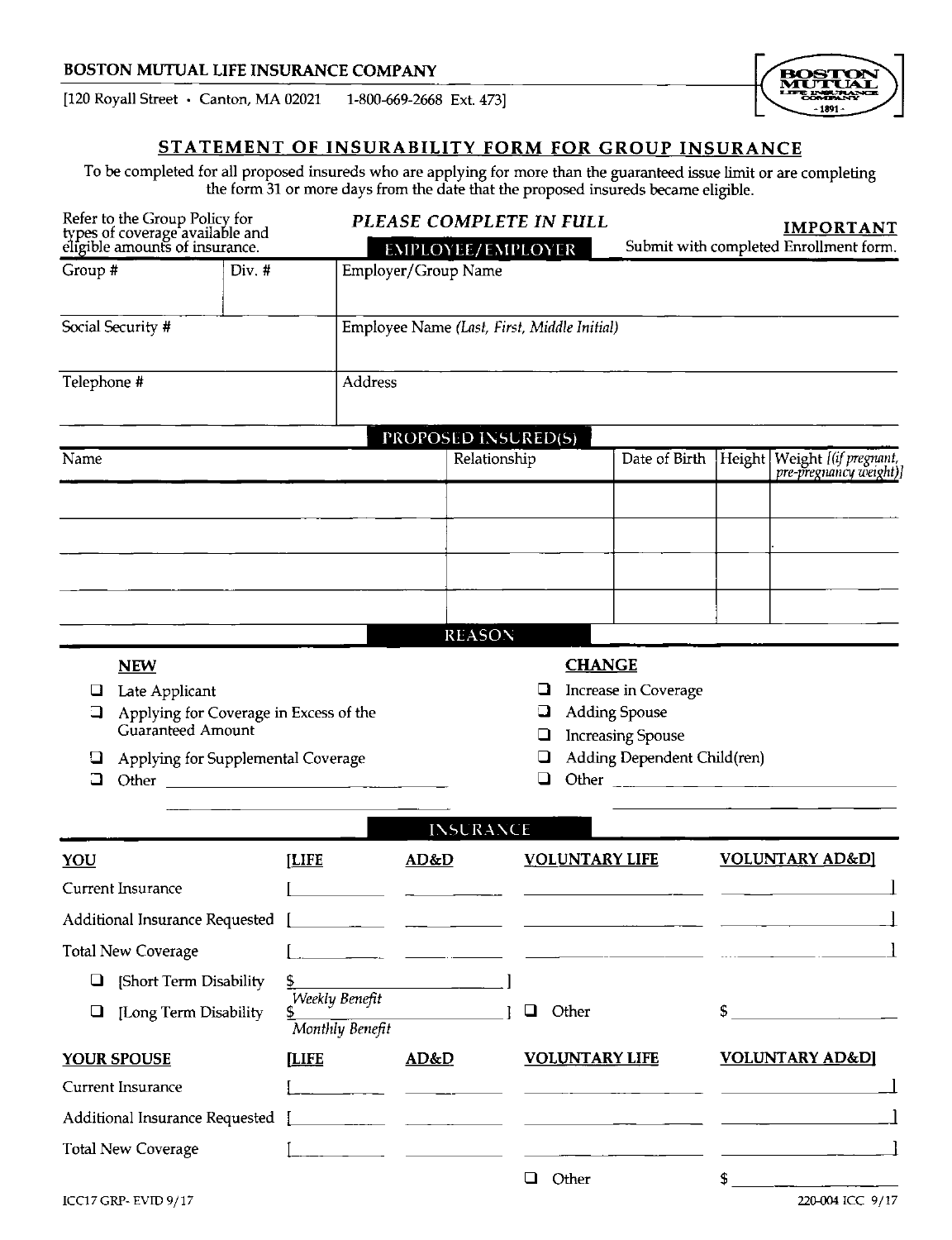| <b>EVIDENCE OF INSURABILITY</b><br>Please list all life insurance and/or annuity contacts now in-force or pending on your life |                                                        |                |                |  |                                                                                                                                                                                             |  |  |
|--------------------------------------------------------------------------------------------------------------------------------|--------------------------------------------------------|----------------|----------------|--|---------------------------------------------------------------------------------------------------------------------------------------------------------------------------------------------|--|--|
| Existing<br>Coverage                                                                                                           | Name of Company<br>(if replacement include Policy No.) | Life<br>Amount | AD&D<br>Amount |  | Year Issued Do you intend to replace or change this coverage<br>  or Pending   if you and your dependents are approved for the<br>  or Pending   insurance applied for on this application? |  |  |
|                                                                                                                                |                                                        |                |                |  | <b>O</b> YES<br>Q NO                                                                                                                                                                        |  |  |
|                                                                                                                                |                                                        |                |                |  | $\Box$ YES<br>□ NO                                                                                                                                                                          |  |  |

# To be Completed for ALL Proposed Insured(s) if Required by the Group Insurance Contract

- 1. Have you used any form of tobacco products (cigarettes, pipe, cigars, chewing tobacco, nicotine gum or patches) within the past 12 months?\*\* Employee **Q** YES  $Q$  NO Spouse Q YES  $\square$  NO
- I understand and agree that if I have not answered these questions correctly 1) the coverage may be rescinded during the first two years from the certificate effective date, and 2) after that time, the sum payable and every other benefit will be adjusted only for misstatement of age or sex.
- 2. In the past [3-10 years], have ANY of the proposed insureds been diagnosed, treated, tested positive for or been given medical advice by a licensed medical professional that they had: A) sleep apnea, asthma or emphysema; B) high blood pressure, stroke chest pain, transient ischemic attack (TIA), heart or circulatory disease or disorder; C) intestinal disease or disorder or ulcer; D) diabetes; E) leukemia, cancer, tumor or malignancy; F) epilepsy, mental or nervous disease or disorder; G) kidney or genitourinary disease or disorder; H) disorder of the back, muscles, bones or joints; I) liver disease or disorder; J) pancreatitis (new or acute); or K) thyroid disorder?  $QYESQN$
- 3. In the past 5 years, have ANY of the proposed insureds been treated for or been diagnosed by a licensed medical professional as having an immune deficiency disorder or AIDS (Acquired Immune Deficiency Syndrome)?  $\overline{\mathsf{I}}$  YES  $\overline{\mathsf{I}}$  NO
- 4. In the past 5 years, have ANY of the proposed insureds; 1) been hospitalized or had hospitalization recommended; 2) had a physical examination or medical test with other than normal results? Q YES Q NO
- 5. Within the next 2 years, do you or your spouse: A) fly, or intend to fly, as pilot or crew member; B) race or test drive any form of vehicle; C) scubadive; D) hang glide or sky dive? Q YES Q NO
- 6. Have ANY of the proposed insured, within the past [3-10 years], used or are they currently using or received treatment or consultation for the use of heroin, morphine, other narcotics, marijuana, barbiturates, amphetamines or hallucinogenic drugs or alcoholism? Q YES Q NO
- 7. In the past [3-10 years], have ANY of the proposed insureds been diagnosed by a licensed medical professional as having O YES O NÕ memory loss?
- 8. In the past [3-10 years], have ANY of the proposed insureds been diagnosed by a licensed medical professional as having Q YES Q NÕ Amytrophic Lateral Sclerosis (ALS)?
- 9. In the past [3-10 years], have ANY of the proposed insureds been diagnosed by a licensed medical professional as having autism?
- 10. In the past 2 years, have any of the proposed insureds been treated, examined or advised by a licensed medical professional □ YES □ NO for attempted suicide?

11. In the past [3-10 years], have ANY of the proposed insureds been diagnosed by a licensed medical professional as having D YES J NO Huntington's Chorea?

## [To be Completed if Applying for Disability Insurance

12. Are ANY of the proposed insureds currently pregnant?  $\Box$  YES  $\Box$  NO Details for questions [2-12] answered "YES". Include question number. (Attach additional details on a signed and dated separate sheet)

| Name | Medical Condition | Date(s) | Details/Treatment | Name & Address of Attending<br>Physicians and Hospitals |
|------|-------------------|---------|-------------------|---------------------------------------------------------|
|      |                   |         |                   |                                                         |
|      |                   |         |                   |                                                         |
|      |                   |         |                   |                                                         |
|      |                   |         |                   |                                                         |

סאום VES טו